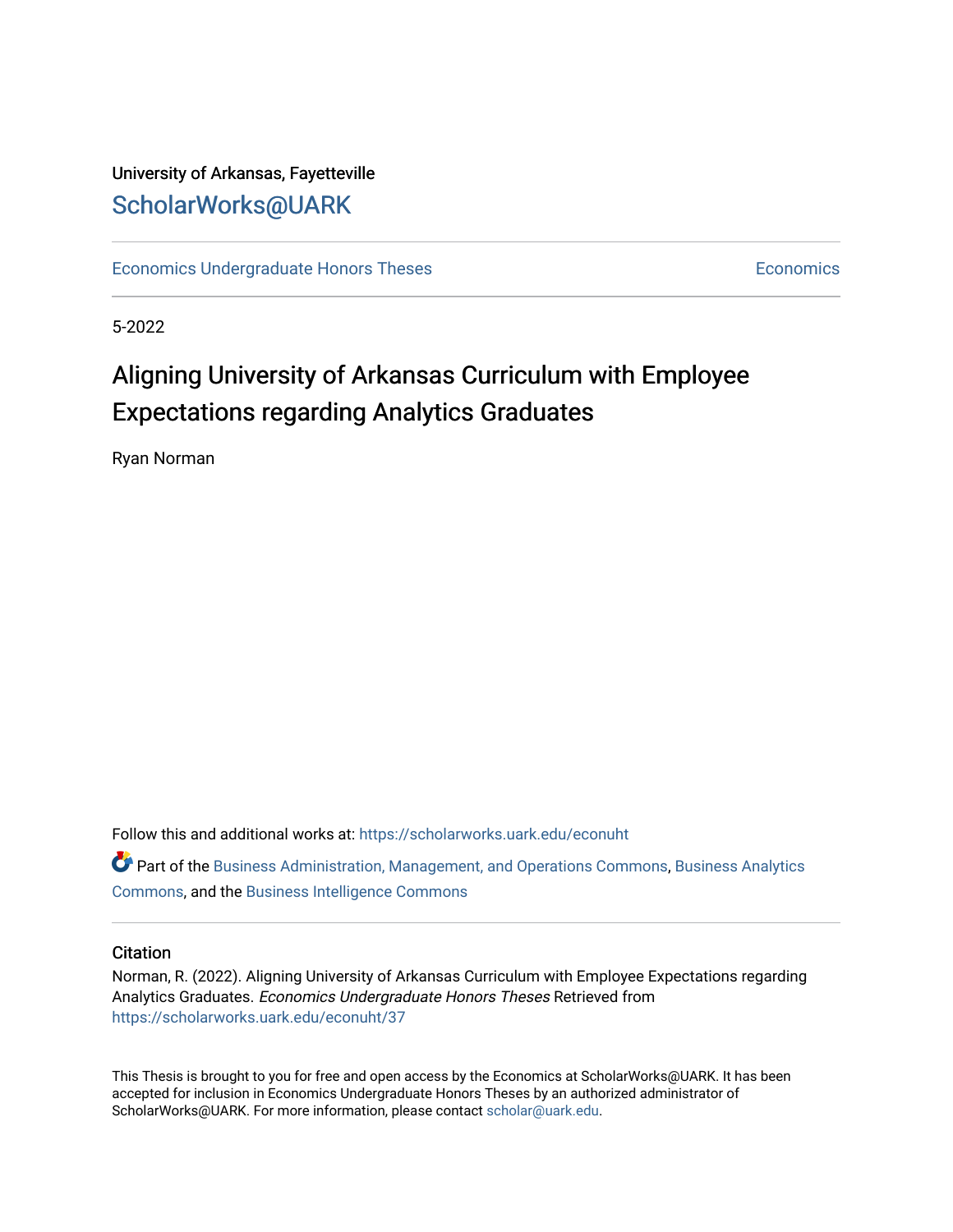#### **Aligning University of Arkansas Curriculum with Employee Expectations regarding Analytics Graduates**

**by**

**Ryan Garrett Norman**

**Advisor: Michael Dereszynski**

**An Honors Thesis in partial fulfillment of the requirements for the degree Bachelor of Science in Business Administration in Economics.**

> **Sam M. Walton College of Business University of Arkansas Fayetteville, Arkansas**

> > **May 14, 2022**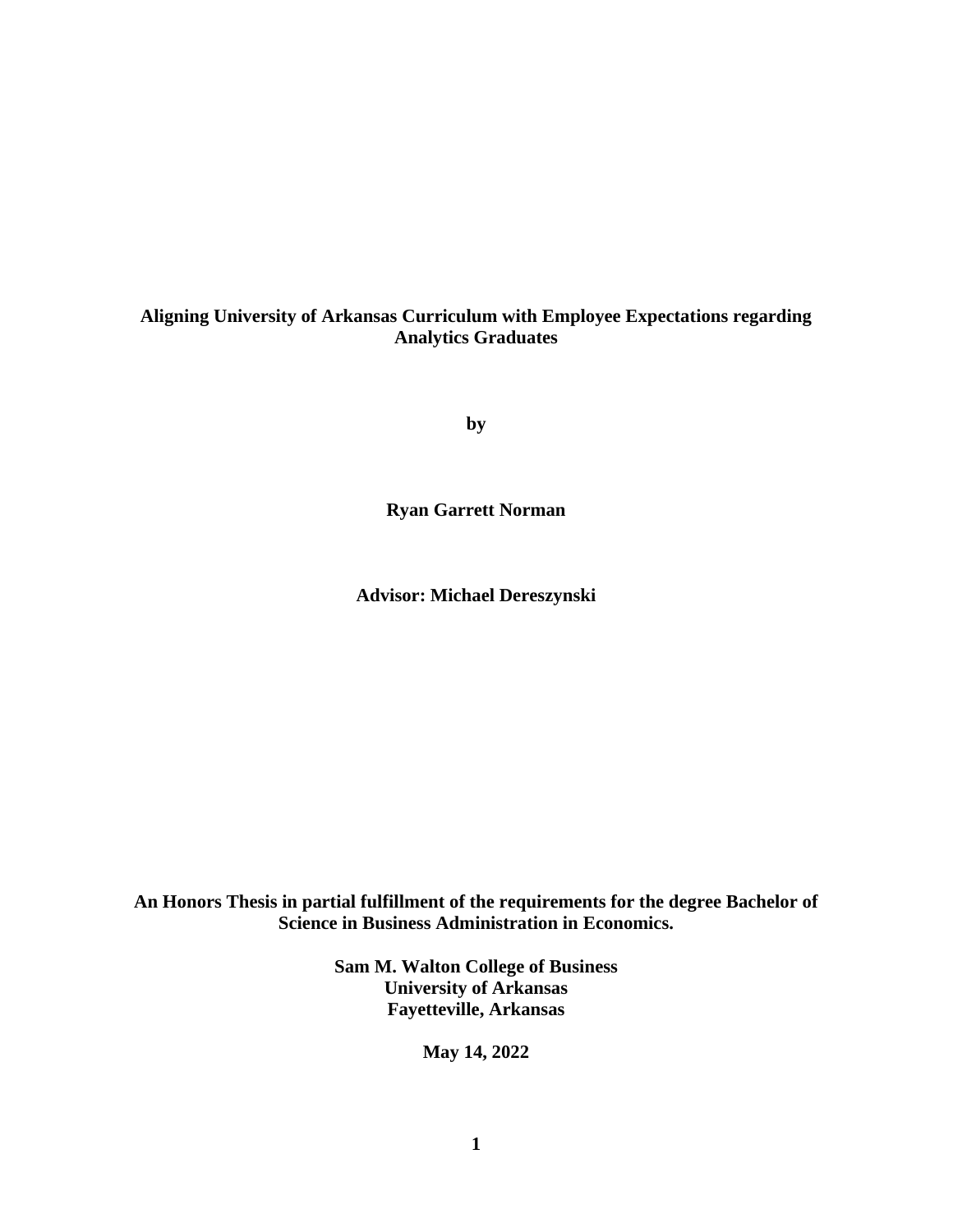# **Table of Contents**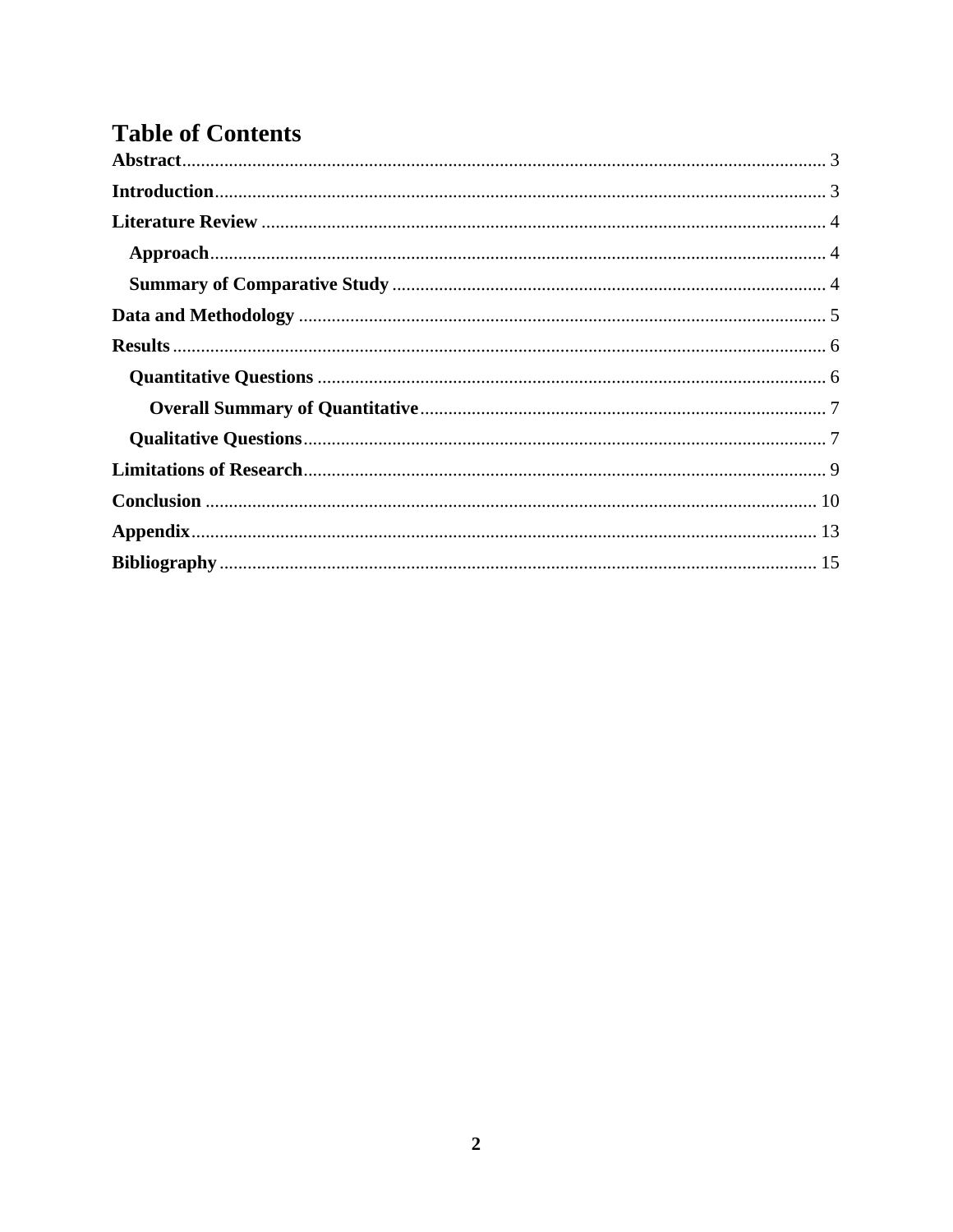## <span id="page-3-0"></span>**Abstract**

This research paper is designed to determine whether programs, such as the Walton College of Business, need to review and align their curriculum with employee expectations regarding analytics graduates. After interviewing six different companies with various analytics needs, it was revealed that programs could make changes in order to better prepare students for success in analytics fields. It was determined that programs should focus on technical abilities such as data management and provide more hands-on experience with real world data to develop students project management skills. Additionally, it was revealed that programs should also focus on giving students a base knowledge of programming as well as develop certain vocational skills such as intellectual curiosity, critical thinking, and attention to detail.

## <span id="page-3-1"></span>**Introduction**

Institutions around the world need talented data analysts that can handle the influx of data being produced. This is driving an even higher need for well-prepared students that can bring value to the company immediately out of undergraduate or graduate programs. Because of this, what they are being taught needs to align directly with skills and knowledge that are required to be effective within organizations from the jump. This paper considers the alignment of higher education curriculum with employee expectations regarding analytics graduates.

The growth of data that has taken place from 2010 to 2020 has been exponential. In just ten years, the amount of data consumed was up 49 trillion gigabytes and by 2022, 35% of large organizations will either be buyers or sellers of data (Press, 2020). As business strategies shift to incorporate data into their business, data analysts and scientists become extremely important. With the growth that has taken place in this field, challenges of data growth in business have subsequently created shortages in the workforce. Even now there is a shortage of skills and talented data handlers to manage the big data ecosystem, and this will continue as big data grows even more in the future (Inside Big Data, 2017). Almost 33% of the top in-demand jobs revolve around data analysis, software developers, and data management (Gartner, 2020). This study will take an in-depth look at how universities can leverage employee expectations in order for students to be sufficiently prepared for entering the analytics workforce.

The field of data analytics and data science has gained traction over the past few years, with many colleges and universities now offering degrees within this field of study. Most programs teach similar software, skills, and knowledge, based on their own philosophy on where the field is heading. But with 90% of all data existing today being created in just the past 2 years (Aparavi, 2021), the landscape and scope of the field is changing rapidly, causing schools to constantly review curriculum or risk teaching outdated skills.

Analysts must have many skills within their arsenal which are valued within the business including being detail oriented, curious, exploratory, and dubious (Pratt, 2013). On top of other soft skills companies seek out in data professionals, there are many different programs being utilized by analysts such as SAS, Python, Tableau, Microsoft Access and Excel, SAP, and Salesforce. Moreover, companies have differing philosophies on what data skill is most important to be well-versed in. Should young professionals focus on developing their storytelling or work on their data visualization techniques? Or should they focus on learning more about models, statistical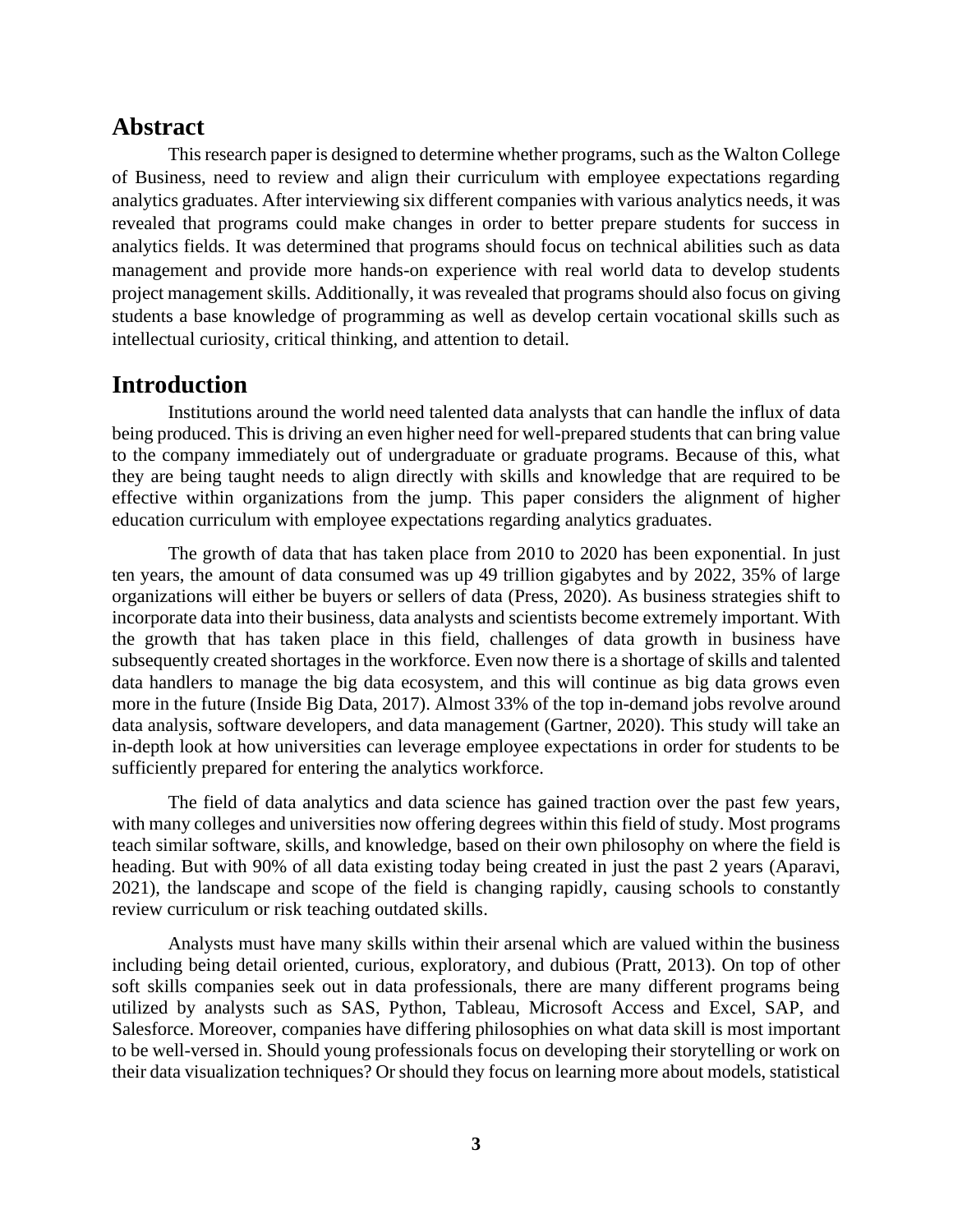concepts, and data interpretation? Sure, all of this could be learned and mastered at some point in a career, but wouldn't it be nice to know where the foundation should begin to excel in this field?

Data is changing the way people and businesses make decisions due to the power of predictive models and explanatory analysis. With that comes a substantial change in the workforce that is currently taking place and evolving. So, what exactly should undergraduate and graduate programs focus on teaching? Data analysis, visualization, and mining are cemented into every program, as they should be. But what about specific programs, skills, and another knowledge? To answer this, a deeper dive into what universities should be focusing on regarding data analytics programs is needed to successfully prepare students for the real-world of data analytics.

# <span id="page-4-0"></span>**Literature Review**

In the study "*A Longitudinal Analysis of Job Skills for Entry Level Data Analysts*" (Dong & Triche, 2020) the top skills and programs that are most in demand were determined through nine thousand job postings. By creating a text mining dictionary, the study outlines the skills that are being heavily demanded and notes other skills that are trending down in the field. Completing the study in 2019, they also outlined that the number of jobs available in the field is much higher than the number of qualified professionals. So, the study sets out to determine what skills data analysts need to have to meet field requirements and help university programs align their curriculum with the necessary skills that are in-demand in the job market.

# <span id="page-4-1"></span>**Approach**

A text mining approach to job postings via LinkedIn, Monster.com, and Indeed collected thousands of key words surrounding analyst positions. Over 9,000 job postings were analyzed within the research [\(Figure 1\)](#page-12-1). This includes what type of degree companies are searching for, what skills and programs, and even what states are hiring the most data analysts.

## <span id="page-4-2"></span>**Summary of Comparative Study**

The study set out to answer the following 3 questions:

- 1. What data analyst job skills and knowledge remained steady from 2014-2018?
- 2. What data analyst job skills were popular in the past, but are less attractive now?
- 3. What data analyst job skills are gaining attention in the current job market?

A summary of the results from the questions above can be found below.

- 1. General statistics, Microsoft Office, and software skills such as XML or Teradata have remained steady during the time of the study.
- 2. No domain skills saw a decrease, but Cognos, SAP, and Microsoft Access saw sharp declines within job postings.
- 3. The following are skills and software that the study showed as increasing in the job market. The skill is followed by the percentage in parenthesis that skill showed up in all of the job postings.
	- General Statistics (28%)
	- Modeling  $(21%)$
	- Model Development (26%)
	- Data Management (50%)
	- Database Systems (59%)
- BI  $(23%)$
- Programming (23%)
- Enterprise Systems (21%)
- $SQL (18%)$
- Tableau  $(19\%)$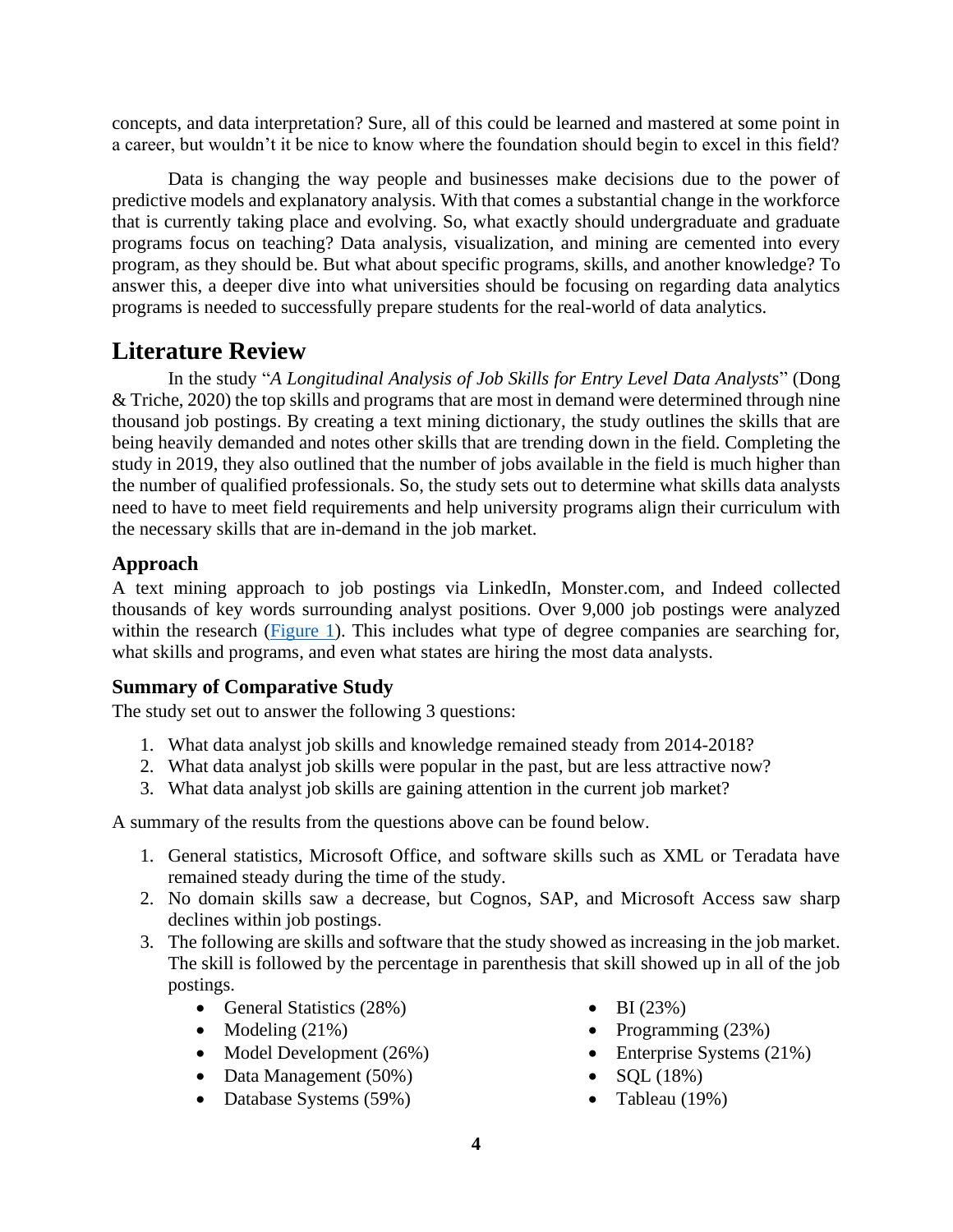- SAS  $(10\%)$
- $R(12\%)$
- Statistical Packages (16%)
- Python  $(11\%)$

To conclude, the study overall showed that several domain skills including basic statistics, modeling, and data management are vital in the workforce. The results of this study also showed that software languages and Microsoft Office Suite have remained steady over the period. Moreover, the results identified that understanding programming and having a strong ability to utilize data visualization is sought out in the workforce. Additionally, programs like Microsoft Access, SAP, and Cognos have seen a strong decline over the past few years. The most in-demand skill seen from this study is data management at over 50% of companies holding that skill in high regards for new hires [\(Figure 2\)](#page-12-1). Python, R, SQL, and Tableau were among the most popular programs that data analysts should have in their arsenal according to the job postings.

This study also shows how quickly the field can change and how adaptive analysts need to be in the coming years. Moreover, data analysts need to be curious about where the field is headed so they can get ahead of the curve. The results from this study are compared to the data that is collected throughout the rest of this research paper to determine whether or not changes have occurred over the last three years since this study was released. By analyzing the changes that do occur, this research will show how quickly the field can transform. Additionally, it will show how vital it is for university programs to stay updated with the latest developments of skills, programs, and knowledge that students should have when entering the workforce. While most departments are recommended to review curriculum every five years (Boston University, 2022), it may be advantageous and even necessary for analytics programs to review curriculum more regularly.

# <span id="page-5-0"></span>**Data and Methodology**

For this analysis, six companies were interviewed to determine what businesses are looking for regarding the skills, software knowledge, and overall analytics knowledge of young professionals. By asking each company the same questions about their preferences of analytics professionals entering the workforce, trends in employee preferences are identified. Those trends will be compared to the results of the study mentioned above in the [literature review.](#page-4-0) Afterwards, the data will be compiled and provide the University of Arkansas with unbiased preferences of firms that hire students from the analytics program.

Five quantitative questions and 5 qualitative questions will be asked to each of the six companies. The quantitative questions will be given a scale in which the numbers will correspond to either agreeing or disagreeing with the statement.

Interview participants are a mix of large and small companies with offices in Arkansas and Texas. Some of the companies interviewed have business objectives that revolve completely around analytics and technology, while others use analytics to guide their businesses to success in other industries. The mix of company types allows for the interpretation of results to not be based solely on large analytics firms that need very technical graduates, but instead give us an understanding of what small and medium size organizations are looking for out of analytics graduates. Some interviewees are previous graduates of the University of Arkansas graduate program while others are hiring managers, directors, partners, or executives.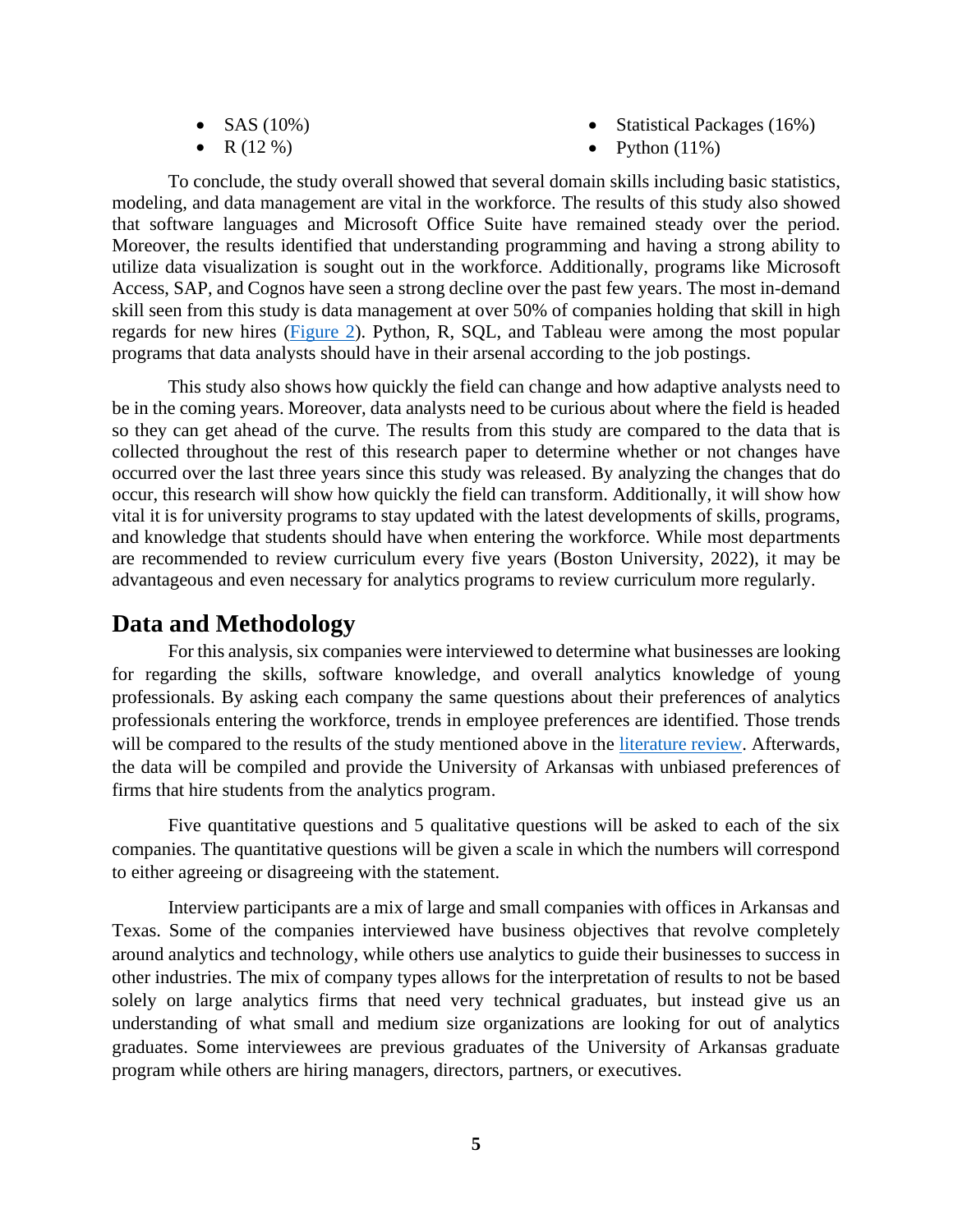Participants in this study were sent an introductory email and a time was set to be interviewed via Zoom. Attached in the email was the interview questionnaire for interviewees to have an idea of the questions that were coming to maximize their use of time outside their occupations. To capture a multitude of industries that analytics is involved in, different companies are interviewed with a variety of data and technology utilization within their respective business. Half of the questions within the interview are quantitative while the other half are qualitative. All responses are based on preferences within the differing size and nature of the firm. The interviews were approved by the University of Arkansas Institutional Review Board. After verbally consenting to the interview, interviews were held and names of interviewees were not transcribed within the document. The answers of each interview were collected by hand as they were given and stored as a PDF file within a safe folder on a local drive.

# <span id="page-6-0"></span>**Results**

### <span id="page-6-1"></span>**Quantitative Questions**

Below are the results of the quantitative questions measured on a scale of 0-10. The scale is represented in the table below. A distribution of the quantitative results for each question can be found in [Figure 3](#page-13-0) in the appendix.

| Number            |            | ∠.ວ      |         | نه ا     |            |
|-------------------|------------|----------|---------|----------|------------|
| <b>Scale</b>      | Completely | Somewhat | Neutral | Somewhat | Completely |
| <b>Equivalent</b> | Disagree   | Disagree |         | Agree    | Agree      |

Some answers collected were between completely agree and somewhat agree. For those responses, a number between the two is taken based on which way the interviewee was leaning more heavily.

### **Question 1: I am content with the various knowledge of programs and software that I or analytics graduates have had after graduating.**

With a median response of 7.5 and an average of 7.66, employers somewhat agree that overall, students graduate with a solid level of knowledge regarding programs and software.

### **Question 2: I am content with the various skillsets or knowledge that I or analytics graduates have had after graduating.**

An average of 6.41 and median of 6.75 for this response, employer responses indicate that they are between somewhat agree and neutral about the skillsets or knowledge of analytics graduates.

**Question 3: I believe that the majority of analytics graduates are being taught the correct skillsets (Ex: data management, modeling, statistics, data analytics) to be successful as they enter the industry.**

With an average response of 6.25 and median of 6.75, employer responses indicate that they are between somewhat agree and neutral about analytics graduates being taught the correct skillsets.

**Question 4: I believe that the majority of analytics graduates are being taught the correct programs and software to be successful as they enter the industry.**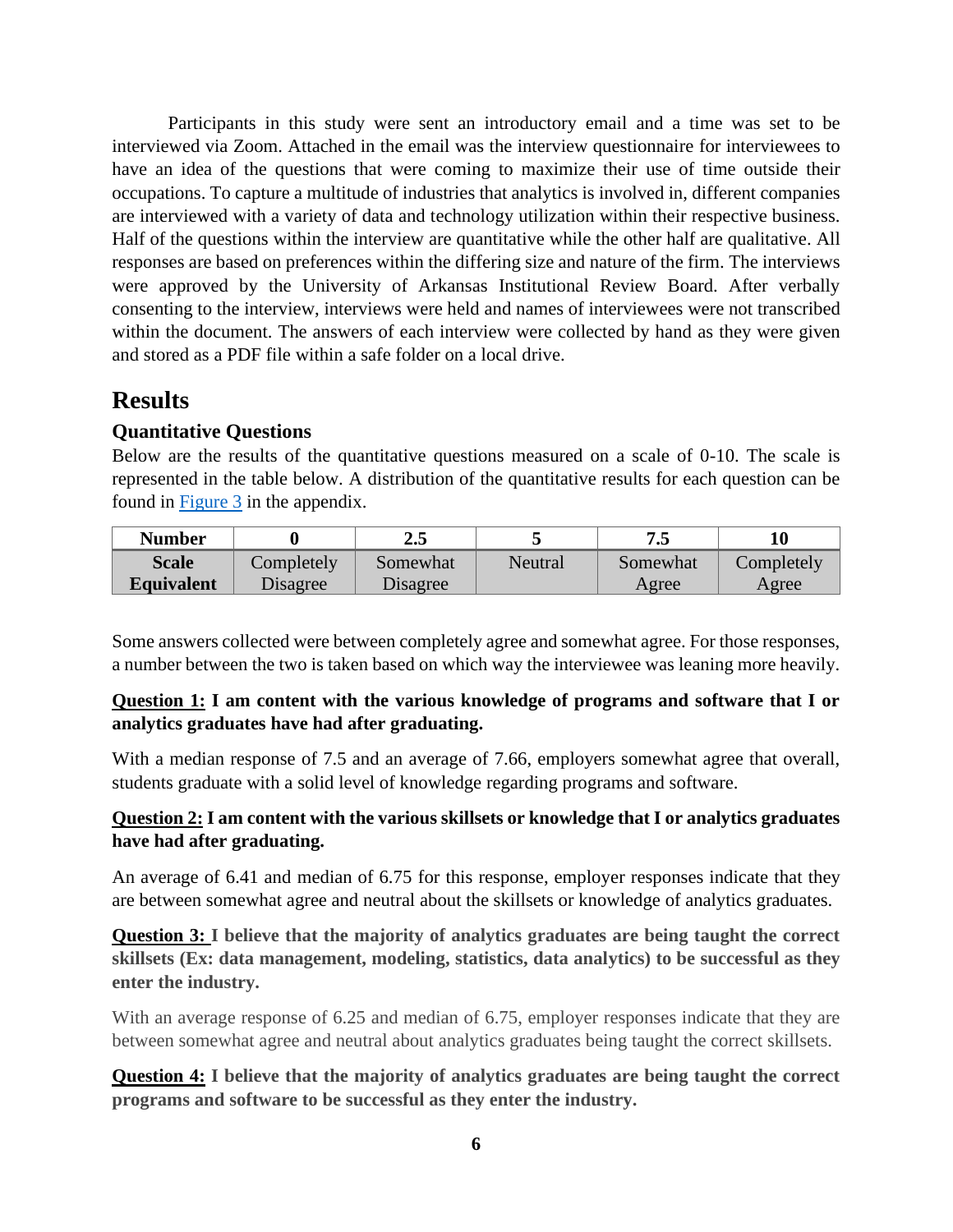An average of 7 and median of 7.5, the consensus of employer responses is that they somewhat agree that analytics graduates are being taught the correct programs and software.

#### **Question 5: I believe that the Walton College of Business should adjust their curriculum to provide students with tools that are needed to be successful in the workforce.**

Including all responses collected, there is an average of 5 and median of 4 indicating that employers are neutral that curriculum should be adjusted to meet the needs of the rapidly changing analytics industry. However, excluding an outlier of 10 that completely agrees that curriculum should be altered the average drops to 4.5 and the median drops to 3.

#### <span id="page-7-0"></span>**Overall Summary of Quantitative**

Based on the small sample size, the median is a better representation of how the sample population feels about analytics graduates and programs. Collective responses indicated that employers were more confident in the knowledge of software and programs then in the skillsets that students had regarding data analytics, modeling, project management, etc. Overall, responses indicated that there is room for improvement regarding curriculum within the Walton College of Business and other analytics programs across the country, as shown in the prior study conducted as well. However, that is not to say the Walton College is not doing a great job in preparing students and teaching them the wrong skills, there is just room for improvement.

#### <span id="page-7-1"></span>**Qualitative Questions**

Below is a summary of the results from the qualitative interview questions. The portion of questions below demonstrate the differences between the six company's screen for talent in some instances. Differences in culture, business type, and depth of each analytics department are shown within each response. The following are the overarching themes seen throughout this portion of the interview.

Below each summary is a list of consistent feedback items from interviews with employers (see [Figure 4\)](#page-13-0). The format will list items that are mentioned in the interviews and then how many interviews that skill or program was mentioned in out of the six companies in parenthesis.

#### **Question 6: What are the main attributes that your company looks for in recent graduates of analytics programs?**

The attributes that most mentioned is the ability to communicate effectively both verbally and in writing. Moreover, most mentioned the importance of collaboration within teams, with a specific focus of being a team player. Many responses also listed technical skills such as Python, SQL, and other technical skills that are needed to succeed in their company after completing a degree. Additionally, some mentioned data storytelling, being agile, and having relevant technical experiences is highly important.

#### **Consistent Feedback Items**

| -Communication (5) | -Collaboration w/ Teams (3)        |
|--------------------|------------------------------------|
| -Python $(4)$      | -Relevant Technical Experience (3) |
| $-SQL(4)$          | $-A$ gile $(2)$                    |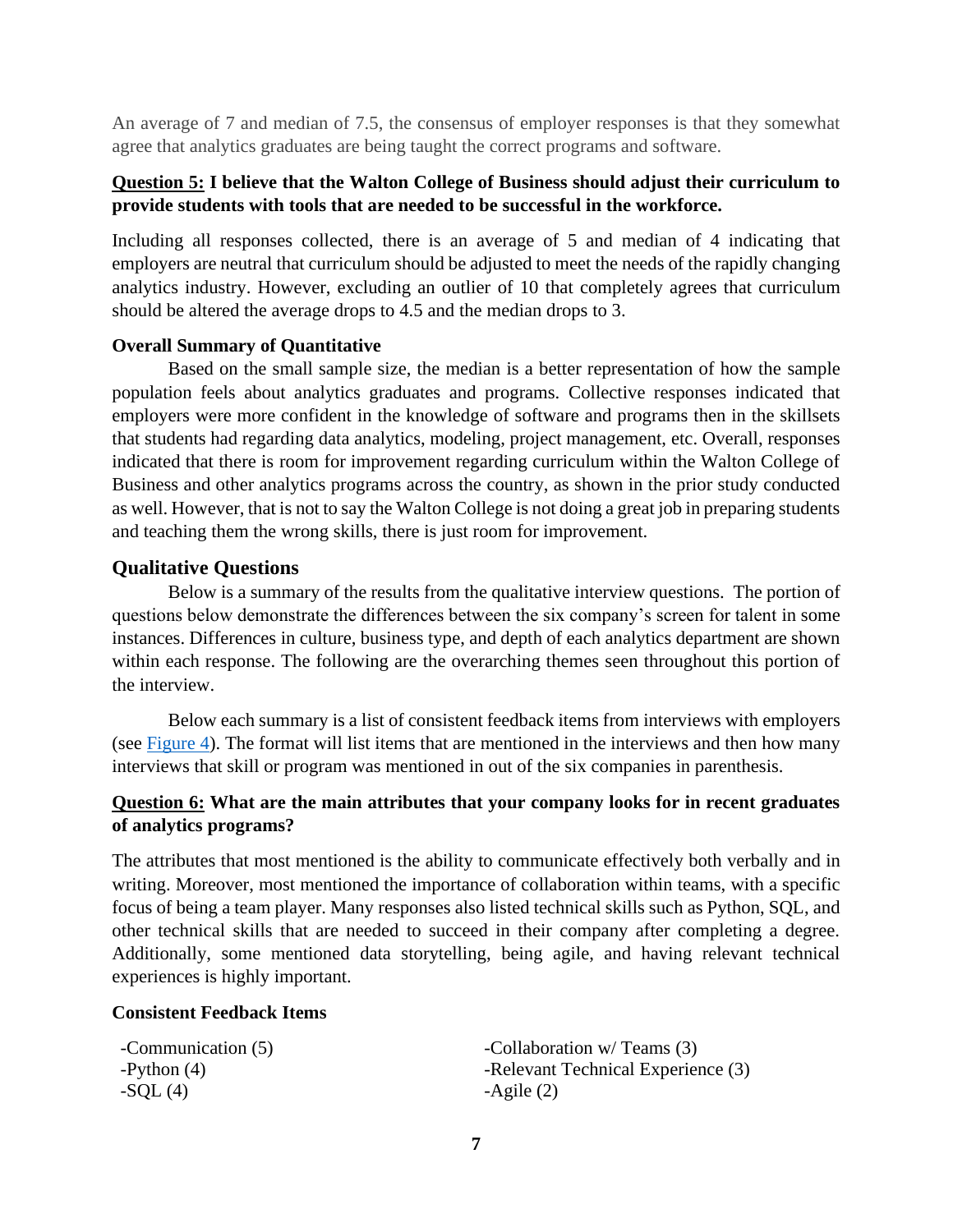#### **Question 7: What skills or programs are utilized most within your company and do those skills vary across positions or departments?**

SQL and Python were mentioned in each interview as tools that analytics graduates need to have in their arsenal. Microsoft Office is standard in each company as well, but many also mentioned other tools such as SAS, Tableau, SSRS, SSIS, and R. While some had specific tools, others weren't quite as precise. All responses noted the importance of the ability to quickly learn another tool or be agile within business or customer requirements.

#### **Consistent Feedback Items**

| -Microsoft Office Suite (6) | $-SAS(4)$       |
|-----------------------------|-----------------|
| $-SQL(6)$                   | -Tableau (3)    |
| $-Python(4)$                | $-SSRS/SSIS(2)$ |

#### **Question 8: What soft skills are most important for analysts to have?**

Again, communication and emotional intelligence, especially within teams, was mentioned in each interview. One skill that was also mentioned in every interview was the importance of intellectual curiosity while doing day to day work. Other skills heavily mentioned were critical thinking, problem solving, and drive.

#### **Consistent Feedback Items**

| -Intellectual Curiosity/Creativity (6) | -Critical Thinking (5)      |
|----------------------------------------|-----------------------------|
| -Problem Solving (6)                   | -Learnability (5)           |
| -Communication (6)                     | -Emotional Intelligence (3) |

#### **Question 9: What attribute needs to be improved or focused on the most?**

A variety of answers were collected from each company for this question. A common response seen from half of the employers was thinking outside the box by applying the knowledge you already have. Employers tended to see the development of skills and knowledge too "cookiecutter" where students creativity in problem solving wasn't utilized. This relates to another theme seen in the responses: *the importance of agility regarding software knowledge*. Employers are desperate for a strong understanding of a few tools, that can translate easily to other software or homegrown programs. Essentially, companies are looking for well-rounded students that show the ability to learn quickly. *Intellectual curiosity* and *critical thinking* were other attributes mentioned by employers.

#### **Consistent Feedback Items**

| -Adaptability $\&$ Agility (3)                            | -Critical Thinking (3) |
|-----------------------------------------------------------|------------------------|
| -Intellectual Curiosity/Creativity in Problem Solving (3) |                        |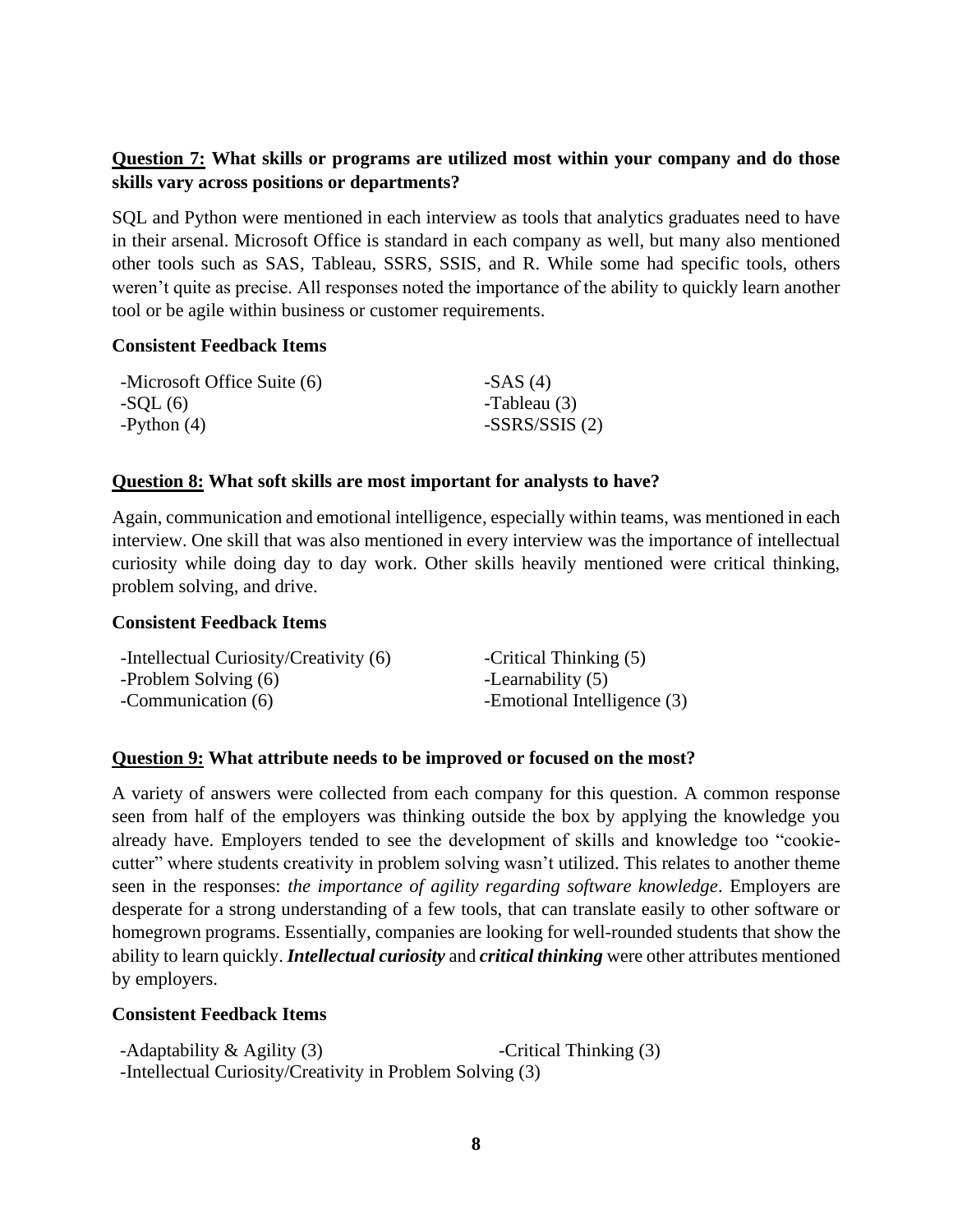#### **Question 10: What skill or program needs to be improved the most?**

Data or application management, project management, SQL, and Python were mentioned heavily throughout the discussion of this question. Programming and coding became heavy topics of discussion, but overall project management was big for each company. Employers are looking for young professionals with the ability to plan, develop, and execute projects that include database building, data preparation and preprocessing, visualization, and data storytelling. Again, employers emphasized the importance of being well-rounded with a strong base knowledge of what is needed to be successful as an analyst.

#### **Consistent Feedback Items**

| -Python $(4)$ | -Complete Project Management (3)           |
|---------------|--------------------------------------------|
| $-SQL(4)$     | -Data Management and Database Building (2) |

#### **Question 11: Any additional thoughts or comments?**

Additional thoughts from employers brought up many things that were discussed throughout other interviews or reaffirming concepts already discussed in each individual interview. The main comments include getting more experience with Python and SQL, a recurring theme brought up by every employer. Intellectual curiosity and the importance of reaching conclusions via unconventional thinking was mentioned more in this dialogue as well. Additionally, interviewees noted the need for good data handlers that can sort through large amount of data. Also emphasized was the importance of hands-on and broad experiences to lead to better agility and learnability for students. Finally, interviewees highlighted a fundamental aspect of being successful in analytics is to be exceptional in one technical program but have a base understanding of many others.

#### **Consistent Feedback Items**

| -Well-Rounded in Multiple Software (3) | $-SOL(3)$                        |
|----------------------------------------|----------------------------------|
| -Programming/Python (3)                | -Broader Hands-on Experience (3) |

# <span id="page-9-0"></span>**Limitations of Research**

The data collected is from a small population with a variety of business needs. While the results may be advantageous for some analytic programs, research from other parts of the country may provide different insights. The sampled employers are based mostly in Arkansas and Texas, so the data collected may be skewed for other areas. Additionally, the data represents a small subset of companies that are looking for distinct skillsets. Firms in more technical industries may have more opportunities, whereas other organizations in less technical spaces believe that analytic programs are teaching the correct subject matter. The variety of firms in size and analytical departments that were interviewed help highlight the overall needs but is by no means the standard for skillsets needed to be successful in every job. The data is subjective towards the needs and identity of each individual firm and the results above are not indicative of what every company is searching for out of analytics graduates.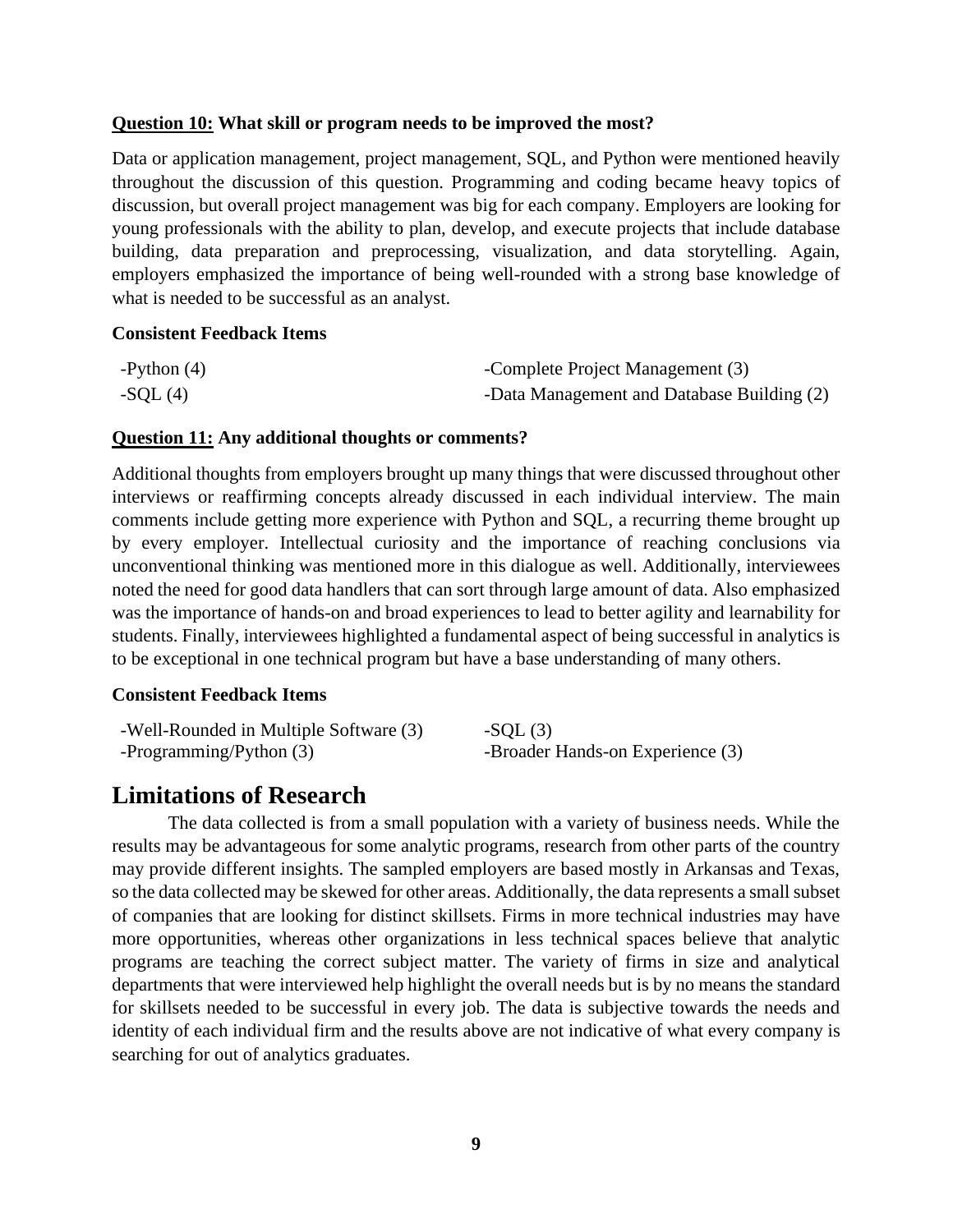There are also limitations as to how analytics programs can teach certain soft skills that are mentioned in the results. Intellectual curiosity, work ethic, and agility are difficult to teach and yet they are just as important as the technical skills learned throughout the program. Programs like the Walton College of Business provide opportunities to improve critical thinking and problem solving, but some soft skills are limited to the nature of the student.

### <span id="page-10-0"></span>**Conclusion**

The quantitative question results revealed a few key takeaways that should be noted. First and foremost, this study shows the programs could make changes to curriculum that would better prepare students for analytics roles after college. Next, this study showed that the attributes that was brought up most for analysts to have in their skillset was intellectual curiosity and creativity. To summarize the overall findings, companies are searching for agile students that have a strong understanding of the entire management of the data analytics process. Additionally, businesses look for creative students with experience in project management.

Employers stated that they are more content with analytics graduates knowledge of software then they are with their technical skillsets and knowledge. Correspondingly, employers are also more confident that students are being taught the correct programs and software then the technical knowledge being taught. To summarize, employers are less confident in the technical skillsets and knowledge of analytics graduates than all other skills. While neither are completely content and interviewees confirmed that more could be done to improve in both areas, it is clear that companies are highly interested and in need of strong technical skillsets. This notion is also seen in the comparative study found in the [literature review,](#page-4-2) *A Longitudinal Analysis of Job Skills for Entry Level Data Analysts.* With fifty percent of employers requiring a strong understanding of data management and twenty-eight percent requiring a large base knowledge of general statistics (Dong & Triche, 2020), current research in this study indicates that is still the case. The quantitative results also indicated that employers are confident in the current curriculum of analytics graduates yet acknowledge that there is room for improvement. This leads to the belief that the Walton College of Business and other programs could make changes that could help students be more successful in data analyst roles by especially focusing on technical skills, such as data management.

Based on the qualitative results of the research, employers are looking for five or six main soft skills in data analysts when hiring or interviewing them. First, employers iterated the vitality of problem solving and critical thinking. They want analysts to be able to work through problems or find alternate solutions in a timely manner. Correspondingly, the attribute that was brought up most for analysts to have in their skillset was intellectual curiosity and creativity. Employers want analysts to think: Can this be done differently? Why is nobody doing it this way? What is another way to solve this problem? The cookie-cutter ways of doing things aren't always going to work in business, that's why this skill and the ability to be agile between different software is so important to companies when interviewing new hires. For this skillset to improve, programs need to focus on giving students real world data experience with the ability to solve it as they choose.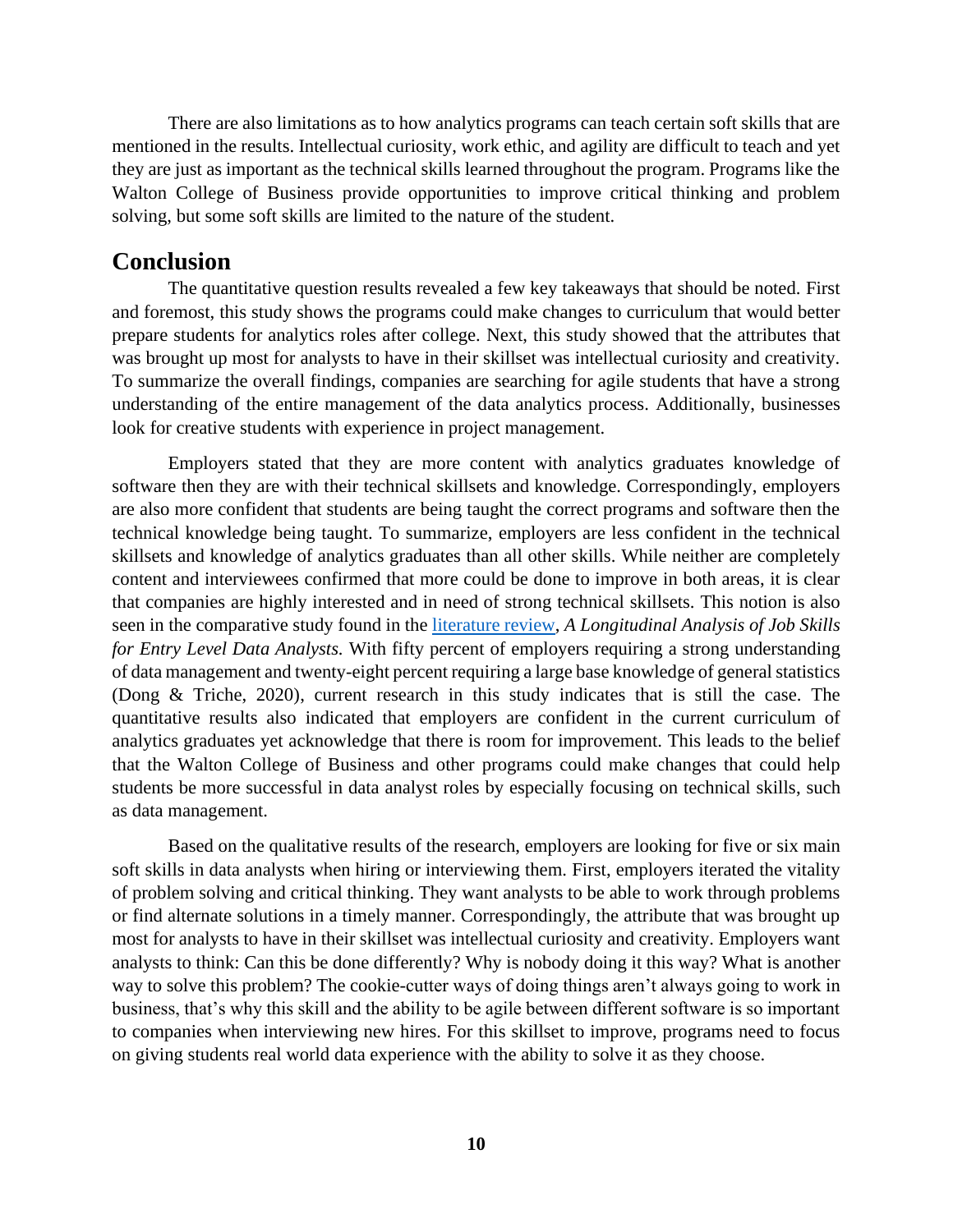One of the obvious skills analysts need to have in their arsenal is good communication, both written and oral. In addition to a good technical skillset, the ability to communicate ideas, problems, and takeaways are also vital skills. Communication for analysts often resides in their ability to tell a story about the data and what it means for the business.

In regard to technical skills and software, there are also some consistent feedback items from the interviewees. The first item to note is the demand for graduates having some experience in Python or another coding language and SQL. Employers highly stressed the importance of programming and database querying now and in the coming years. In order for prospective hires to be well-prepared for an analytics job, a base course or period of time in class must be spent in these areas. Programs should consider requiring an introduction to programming course and include data querying heavily into another portion of the curriculum. Microsoft Office Suite, SAS, SSRS/SSIS among other tools were mentioned as well, but not to the extent of the previous two mentioned. However, employers are looking for students with well-rounded abilities regarding software knowledge. While programming is becoming a skill that can help young professionals become much more successful, the skill also shows students how to be methodical, detail oriented, and think critically. These are all skills that data analysts should have in their arsenal and learning a programming language will reinforce these much-needed skills.

Programs would also be wise to continue teaching the likes of Excel, SAS, Power BI, Tableau, and so forth. According to interviews, the Walton College does a great job of giving students hands-on experience with these programs. These tools seem to be the baseline for what students should know and be experienced in coming out of college. Companies expect students to be familiar with these products, especially Microsoft Office Suite. Interviewees mentioned that Excel and Tableau will continue to be leveraged throughout business for many years to come. In addition to needing to know these programs, being experienced in them allows students to easily move from one software to another, which is vital in the analytics industry.

Finally, interviewees also stressed the importance of complete project management and hands-on experience with large amounts of data. Moreover, more analytical firms are desperately searching for prospects that can build data repositories and data lakes. While that may take experience in the industry, preparing students by having them go step by step through the data process is a requirement according to employers. Companies are genuinely searching for students that have managed a project from beginning to end at some point during their degree program.

In comparison to the study found in the [literature review,](#page-4-2) the results from this study corroborated the findings from 2019. Microsoft Office and domain skills such as general statistics and data management have remained steady in the industry. While skills such as XML and Teradata weren't mentioned, other software mentioned in the study have remained important within the businesses interviewed. Next, the current study shows no decline in domain skills, though the predominant toolset changed a bit as the companies interviewed didn't bring up Cognos, SAP, or Microsoft Access. Finally, the research found within this study also corroborates that the findings of skills and software that were being highly used within the industry in 2019 are still vital to companies today such as Microsoft Office Suite and SQL.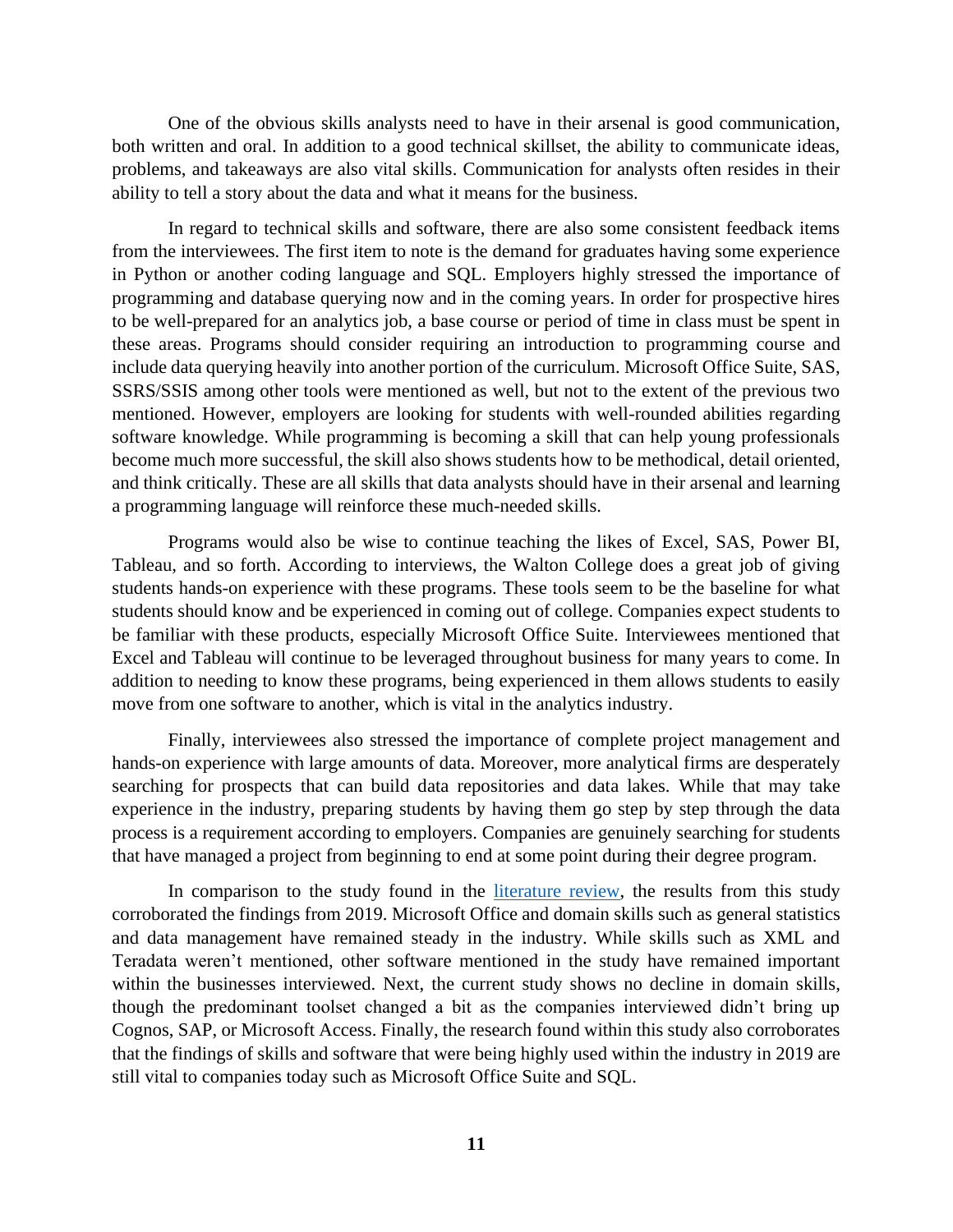By comparing *A Longitudinal Analysis of Job Skills for Entry Level Data Analysts to* current research we have found that in two and a half years, many of the same skillsets are being used. However, there has been an increase in the need for programming, database querying, and data visualization based on the results from the interviews within this study. Programs need to note the high use of new software and determine how it can be included within their curriculum. Moreover, programs should note the slight increase in certain domain skills (data and project management, database building, general statistics) and emphasize the importance of these skills to students.

Overall, what employers are looking for are agile students with valuable experiences in managing the entire data analytics process. Additionally, companies are searching for students with experience in Python and SQL, as well as having a base knowledge of other software such as SAS and Tableau. Some of the more technical companies mentioned data governance as well as database and data repository building, however most are in desperate need of exceptional data handlers and project managers. Personality wise, interviewees made it a priority to emphasize the importance of strong communication, intellectual curiosity, creativity, and problem solving. For most, to succeed out of college these were the two key attributes that recruiters are looking for. While the Walton College is obviously doing many things right with their analytics program, incorporating these additional insights could launch their program to new heights and help their graduating students immensely.

<span id="page-12-1"></span><span id="page-12-0"></span>As the technology and data industry continues to advance quickly, it is important for analytics programs to keep up with the changes that occur. Whether curriculum be analyzed at the end of each full year or each semester, it is vital that analytics programs determine what the market trends are in order to prepare students to the best of their abilities. For companies to remain or advance to the forefront of the analytics realm, innovative students with exceptional technical abilities will be desperately sought after. Therefore, the most influential piece to the success of the entire industry, will be the educators and programs that produce data analysts.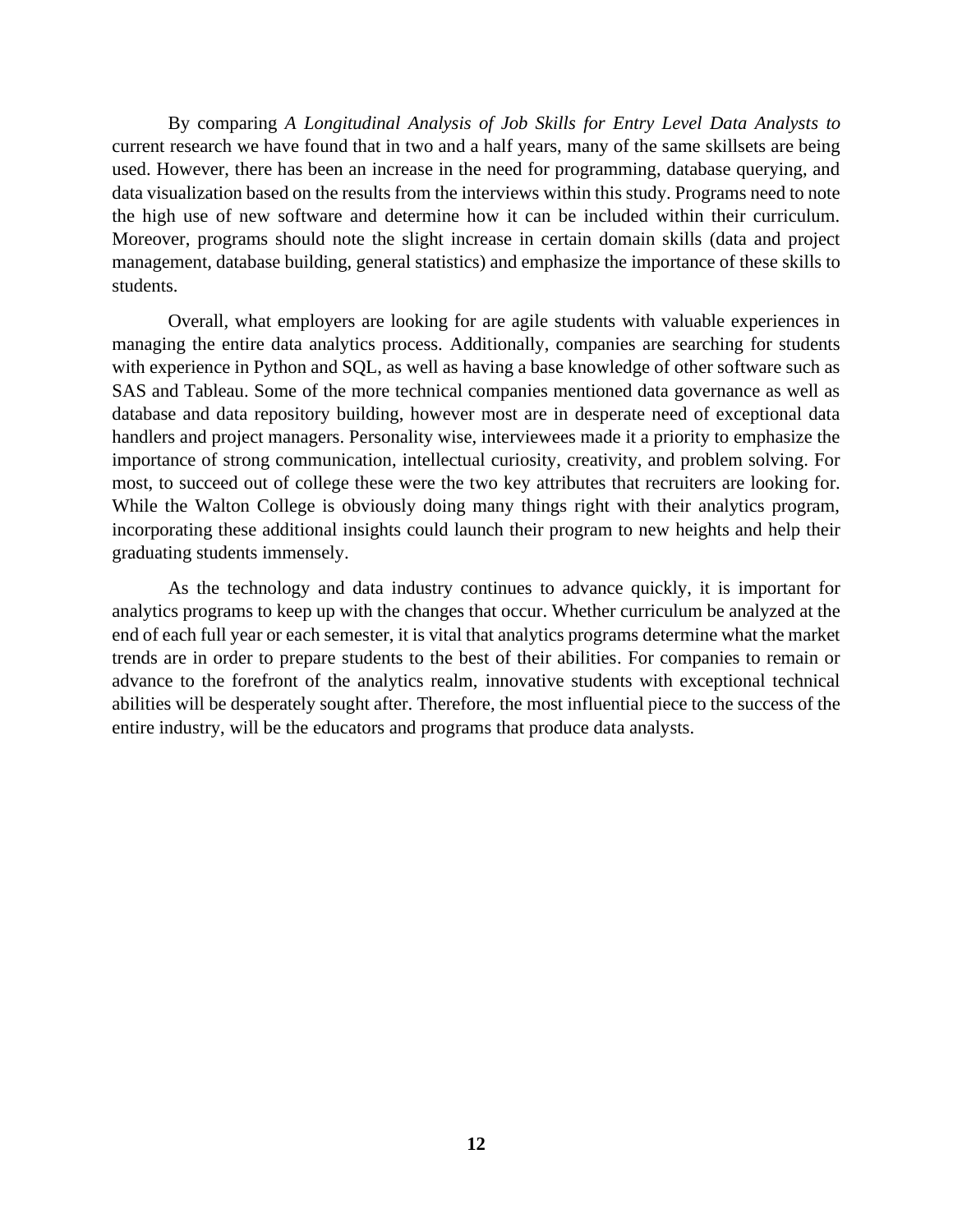# <span id="page-13-0"></span>**Appendix**



*Figure 1. Number of Job Postings for Data Analysts from 2014-2018. Data via "A Longitudinal Analysis of Job Skills for Entry-Level Data Analysts" ( (Dong & Triche, 2020)*



*Figure 2. Percentage of Skills in Job Postings for Data Analysts. Data via "A Longitudinal Analysis of Job Skills for Entry-Level Data Analysts" (Dong & Triche, 2020)*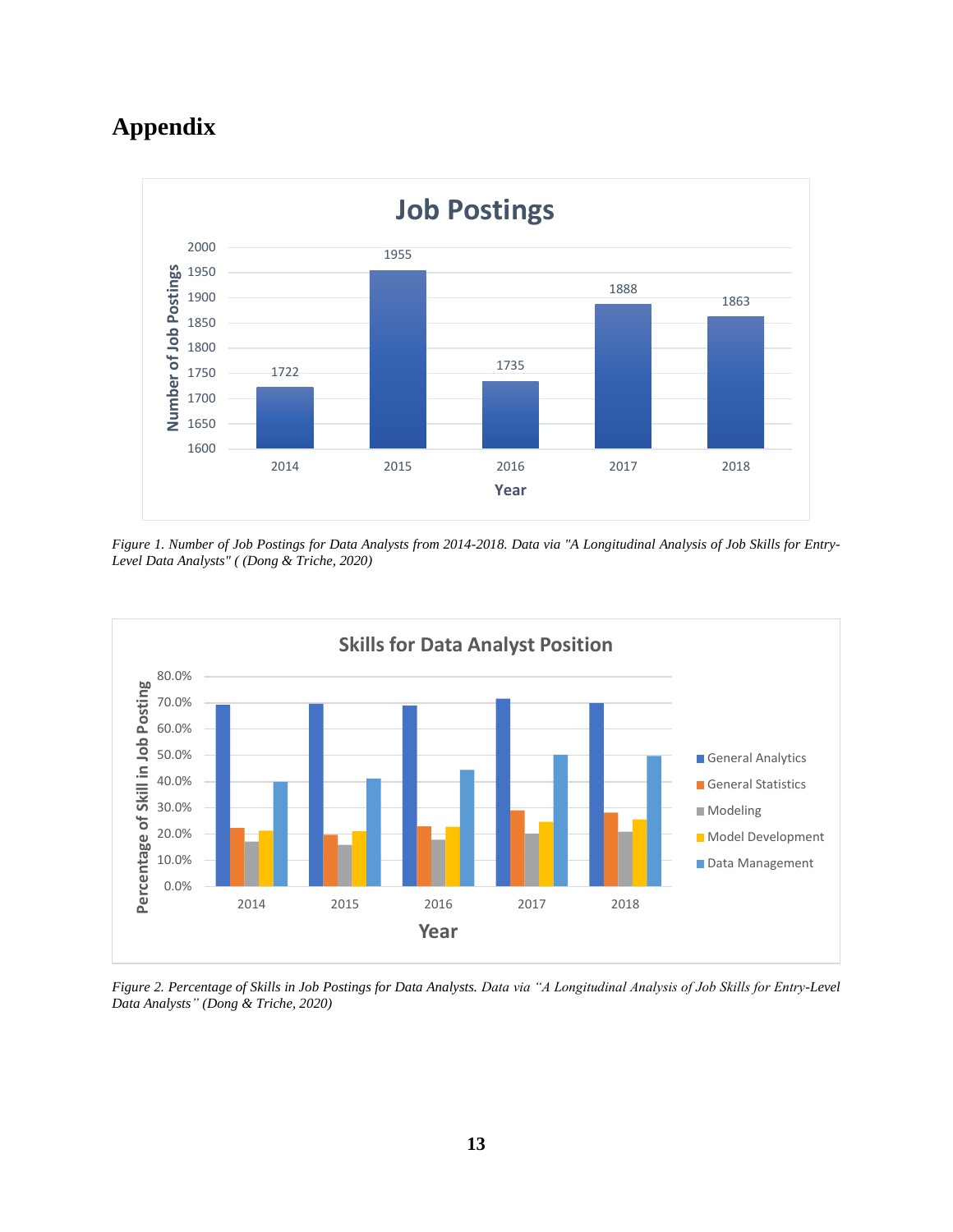| <b>Question</b><br><b>Number</b> | <b>Completely</b><br><b>Disagree</b> | <b>Somewhat</b><br><b>Disagree</b> | <b>Neutral</b> | <b>Somewhat</b><br><b>Agree</b> | <b>Completely</b><br><b>Agree</b> |
|----------------------------------|--------------------------------------|------------------------------------|----------------|---------------------------------|-----------------------------------|
| <b>Question 1</b>                | 0                                    | 0                                  | 0              | 6                               | 0                                 |
| <b>Question 2</b>                | 0                                    |                                    | 3              | 3                               |                                   |
| <b>Question 3</b>                | 0                                    |                                    |                | 3                               | 0                                 |
| <b>Question 4</b>                | 0                                    |                                    | າ              | 4                               | 0                                 |
| <b>Question 5</b>                |                                      | 3                                  |                |                                 |                                   |

*Figure 3. Summarization and distribution of results from quantitative interview questions on the Likert Scale*



*Figure 4- Top Eight Consistent Feedback Items from Qualitative Study*